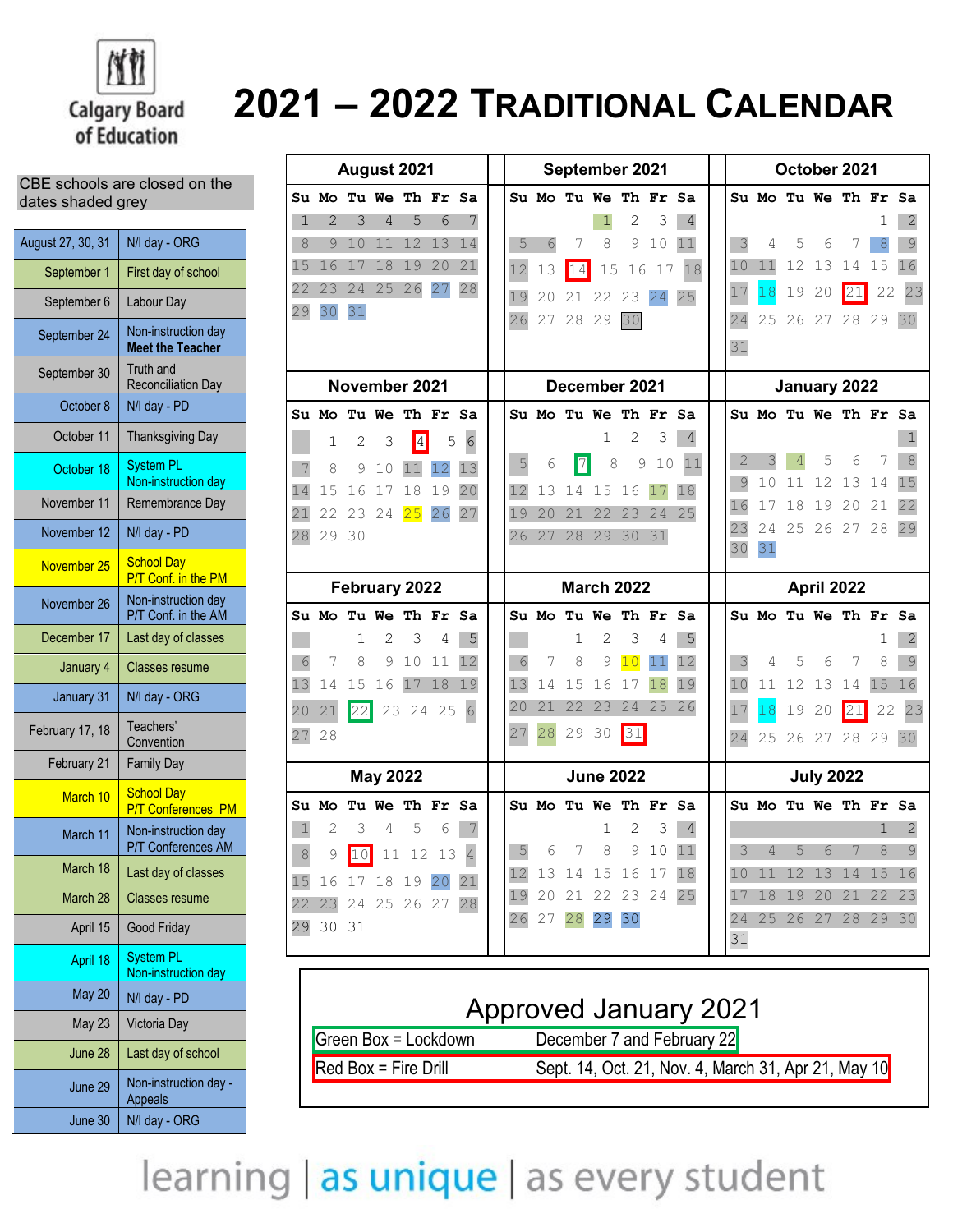## **TRADITIONAL INSTRUCTIONAL SCHOOL CALENDAR 2021-2022**

| Friday, Monday, Tuesday | August 27, 30, 31 | Non-instruction days             |
|-------------------------|-------------------|----------------------------------|
| Wednesday               | September 1       | First day of school for students |
| Monday                  | September 6       | Labour Day                       |
| Friday                  | September 24      | Non-instruction day              |
| Friday                  | October 8         | Non-instruction day              |
| Monday                  | October 11        | <b>Thanksgiving Day</b>          |
| Monday                  | October 18        | System Non-instruction day       |
| Thursday                | November 11       | Remembrance Day                  |
| Friday                  | November 12       | Non-instruction day              |
| Friday                  | November 26       | Non-instruction day              |
| Friday                  | December 10       | Non-instruction day              |
| Friday                  | December 17       | Last day of classes-winter break |
| Tuesday                 | January 4         | Classes resume                   |
| Monday                  | January 31        | Non-instruction day              |
| Thursday, Friday        | February 17, 18   | <b>Teachers' Convention</b>      |
| Monday                  | February 21       | Alberta Family Day               |
| Friday                  | March 11          | Non-instruction day              |
| Friday                  | March 18          | Last day of classes-spring break |
| Monday                  | March 28          | Classes resume                   |
| Friday                  | April 15          | Good Friday                      |
| Monday                  | April 18          | System Non-instruction day       |
| Friday                  | <b>May 20</b>     | Non-instruction day              |
| Monday                  | May 23            | Victoria Day                     |
| Tuesday                 | June 28           | Last day of school for students  |
| Wednesday               | June 29           | Non-instruction day - Appeals    |
| Thursday                | June 30           | Non-instruction day              |

### **Number of Days**

| <b>SEMESTER 1</b>       | <b>Operational Days</b> | <b>Instructional Days</b> |
|-------------------------|-------------------------|---------------------------|
| August                  | 3                       | 0                         |
| September               | 21                      | 20                        |
| October                 | 20                      | 18                        |
| November                | 21                      | 19                        |
| December                | 13                      | 12                        |
| January                 | 20                      | <u>19</u>                 |
| <b>Total Semester 1</b> | 98                      | 88                        |
| <b>SEMESTER 2</b>       |                         |                           |
| February                | 19                      | 17                        |
| March                   | 18                      | 17                        |
| April                   | 20                      | 19                        |
| May                     | 21                      | 20                        |
| June                    | $\overline{22}$         | $\overline{20}$           |
| <b>Total Semester 2</b> | 100                     | 93                        |
| <b>TOTAL DAYS</b>       | <u>198</u>              | <u>181</u>                |

## **Alberta Education and Calgary Board of Education Requirements for Instructional Hours and School Years**

- Kindergarten 475 hours per year
- Grades 1 to 9 950 hours of instruction per year in each grade
- Grades 1 to 5 contracts of instruction
- June 21 is National Indigenous People's Day. Regular instructional day for all students with NO scheduled exams.